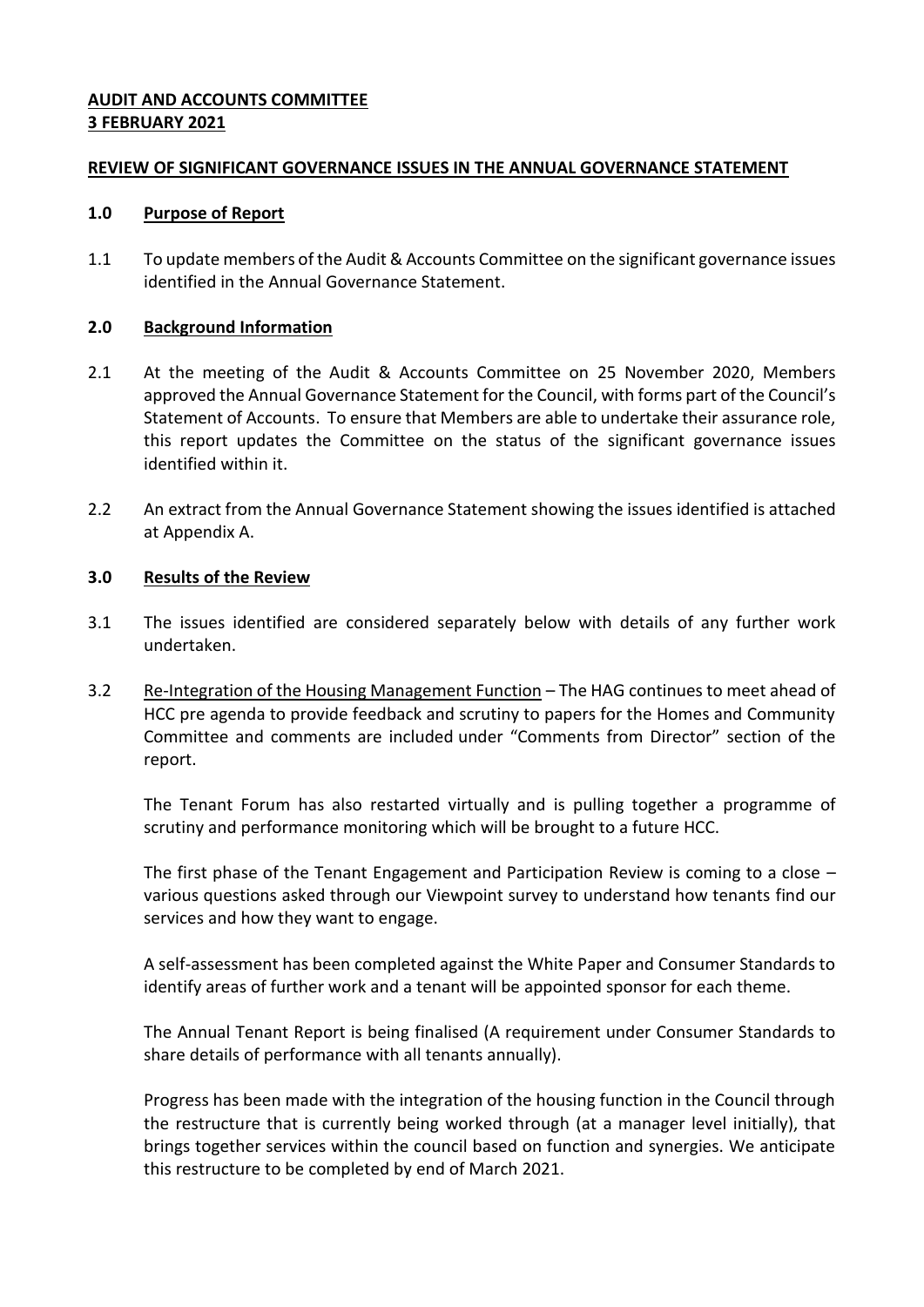3.3 Development Company – The Company has now started its first development at Bowbridge Road with work progressing well.

Policy and Finance Committee approved the equity finance and loan funding to the Company at its meeting on 23<sup>rd</sup> June 2019. The Heads of Terms for the loan agreement was approved at Policy and Finance Committee on 21<sup>st</sup> January 2021.

An audit was completed by the Council's internal auditors during July 2019. The audit focused on a number of areas relating to Arkwood Developments Ltd including the governance mechanisms that the Council had in place to ensure that it had good oversight and structures to ensure that compliance with good practice concerning councils and their wholly owned companies. The report gained substantial assurance, and the four recommendations that were set out in the report have since been completed.

It is therefore proposed that once the loan agreement has been signed, that this issue is fully mitigated and the on-going monitoring of the company will be discharged though the Council's Shareholder Committee.

# **4.0 COVID-19**

- 4.1 Additionally to the items at section 3 above, the AGS declared that the key issue at that time was COVID-19.
- 4.2 Newark and Sherwood District Council stood up their Covid-19 emergency planning teams in early March and this marked the beginning of a challenging year with Newark and Sherwood's staff continuing to deliver for the community through adversity. There are four main Covid-19 response areas for noting;
- 4.3 Firstly, **supporting residents through the HART team (Humanitarian Assistance Response Team)**, a team set-up on the 16 March 2020 to support local residents in the following areas;
	- Delivering essential food, supplies and medical items to support those who are isolated, vulnerable or shielding within the district,
	- Linking support to test and trace to ensure isolating individuals can access support and aid,
	- Proactively supporting community and voluntary sector groups, such as village halls and community and voluntary sports clubs, to access support and grants,
	- Undertaking targeted community action for example creating a communal shower area for family clusters on Park View, a local gypsy and traveller caravan,
	- Assisting with exemption badges for vulnerable residents who cannot wear facemasks due to health conditions, and
	- Distributing food packages (this was coordinated from the Palace Theatre during the first lockdown when the stage was converted in a food distribution hub).

As of 13 January 2021 HART have undertaken **1,207 actions**;

- 353 Telephone advice/referral to another service
- 312 Medication deliveries
- 180 Food parcel deliveries
- 288 Welfare Checks
- 74 other activities such as delivery of food supply to support community groups